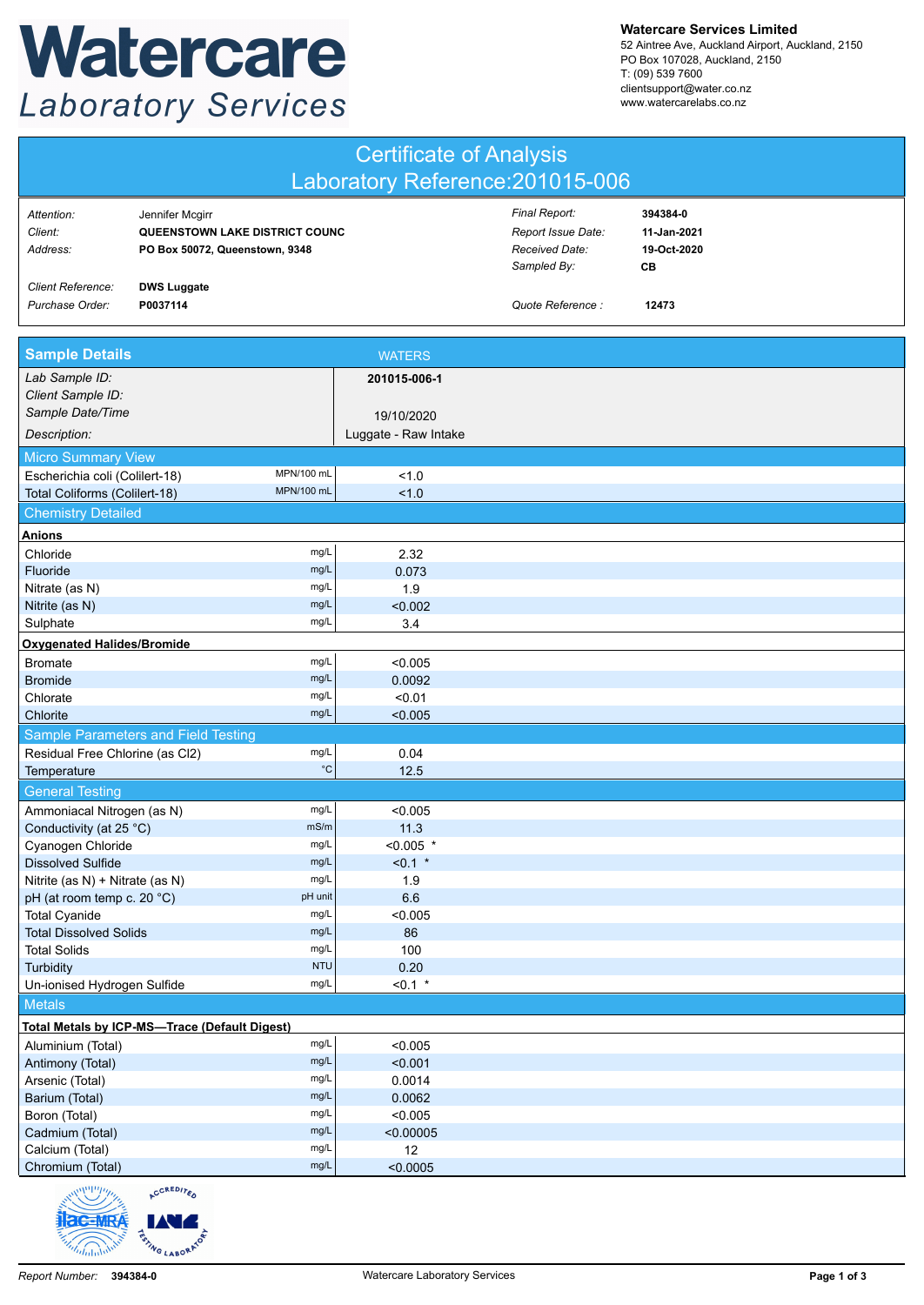| <b>Sample Details (continued)</b>                                                   |      | <b>WATERS</b>        |  |  |  |
|-------------------------------------------------------------------------------------|------|----------------------|--|--|--|
| Lab Sample ID:                                                                      |      | 201015-006-1         |  |  |  |
| Client Sample ID:                                                                   |      |                      |  |  |  |
| Sample Date/Time:                                                                   |      | 19/10/2020           |  |  |  |
| Description:                                                                        |      | Luggate - Raw Intake |  |  |  |
| <b>Metals</b>                                                                       |      |                      |  |  |  |
| Total Metals by ICP-MS-Trace (Default Digest)                                       |      |                      |  |  |  |
| Copper (Total)                                                                      | mg/L | 0.0026               |  |  |  |
| Iron (Total)                                                                        | mg/L | 0.01                 |  |  |  |
| Lead (Total)                                                                        | mg/L | 0.00016              |  |  |  |
| Magnesium (Total)                                                                   | mg/L | 2.2                  |  |  |  |
| Manganese (Total)                                                                   | mg/L | 0.0025               |  |  |  |
| Mercury (Total)                                                                     | mg/L | < 0.00005            |  |  |  |
| Molybdenum (Total)                                                                  | mg/L | < 0.0003             |  |  |  |
| Nickel (Total)                                                                      | mg/L | 0.00015              |  |  |  |
| Potassium (Total)                                                                   | mg/L | 0.77                 |  |  |  |
| Selenium (Total)                                                                    | mg/L | < 0.0005             |  |  |  |
| Sodium (Total)                                                                      | mg/L | 5.6                  |  |  |  |
| Total Hardness (as CaCO3)                                                           | mg/L | 38                   |  |  |  |
| Uranium (Total)                                                                     | mg/L | 0.000023             |  |  |  |
| Zinc (Total)                                                                        | mg/L | 0.0024               |  |  |  |
| Results marked with * are not accredited to International Accreditation New Zealand |      |                      |  |  |  |

*Where samples have been supplied by the client, they are tested as received.* 

*The results of analysis contained in this report relate only to the sample(s) tested. A dash indicates no test performed.*

| <b>Reference Methods</b> |  |  |  |  |
|--------------------------|--|--|--|--|
|                          |  |  |  |  |

The sample(s) referred to in this report were analysed by the following method(s)

| The sample(s) referred to in this report were analysed by the following method(s) |                                                                               |                   |                |            |  |  |  |
|-----------------------------------------------------------------------------------|-------------------------------------------------------------------------------|-------------------|----------------|------------|--|--|--|
| Analyte                                                                           | <b>Method Reference</b>                                                       | <b>MDL</b>        | <b>Samples</b> | Location   |  |  |  |
| <b>Micro Summary View</b>                                                         |                                                                               |                   |                |            |  |  |  |
| Escherichia coli (Colilert-18)                                                    | APHA (online edition) 9223 B Colilert<br>Quantitray                           | 1 MPN/100 mL      | All            | Queenstown |  |  |  |
| Total Coliforms (Colilert-18)                                                     | APHA (online edition) 9223 B Colilert<br>Quantitray                           | 1 MPN/100 mL      | All            | Queenstown |  |  |  |
| <b>Chemistry Detailed</b>                                                         |                                                                               |                   |                |            |  |  |  |
| <b>Anions</b>                                                                     |                                                                               |                   |                |            |  |  |  |
| Chloride                                                                          | APHA (online edition) 4110 B                                                  | $0.02$ mg/L       | All            | Auckland   |  |  |  |
| Fluoride                                                                          | APHA (online edition) 4110 B                                                  | $0.02$ mg/L       | All            | Auckland   |  |  |  |
| Nitrate (as N)                                                                    | APHA (online edition) 4110 B                                                  | $0.002$ mg/L      | All            | Auckland   |  |  |  |
| Nitrite (as N)                                                                    | APHA (online edition) 4110 B                                                  | 0.002 mg/L        | All            | Auckland   |  |  |  |
| Sulphate                                                                          | APHA (online edition) 4110 B                                                  | $0.02$ mg/L       | All            | Auckland   |  |  |  |
| <b>Oxygenated Halides/Bromide</b>                                                 |                                                                               |                   |                |            |  |  |  |
| <b>Bromate</b>                                                                    | USEPA 300.0 (modified)                                                        | 0.005 mg/L        | All            | Auckland   |  |  |  |
| <b>Bromide</b>                                                                    | USEPA 300.0 (modified)                                                        | $0.005$ mg/L      | All            | Auckland   |  |  |  |
| Chlorate                                                                          | USEPA 300.0 (modified)                                                        | $0.010$ mg/L      | All            | Auckland   |  |  |  |
| Chlorite                                                                          | USEPA 300.0 (modified)                                                        | $0.005$ mg/L      | All            | Auckland   |  |  |  |
| <b>Sample Parameters and Field Testing</b>                                        |                                                                               |                   |                |            |  |  |  |
| Residual Free Chlorine (as Cl2)                                                   | APHA (online edition) 4500-Cl G                                               | $0.02$ mg/L       | All            | Queenstown |  |  |  |
| Temperature                                                                       | APHA (online edition) 2550 B                                                  | °C                | All            | Queenstown |  |  |  |
| <b>General Testing</b>                                                            |                                                                               |                   |                |            |  |  |  |
| Ammoniacal Nitrogen (as N) by Flow Analysis                                       | APHA (online edition) 4500-NH3 H                                              | $0.005$ mg/L      | All            | Auckland   |  |  |  |
| Conductivity (at 25 °C) by Electrode                                              | APHA (online edition) 2510 B                                                  | $0.5$ mS/m        | All            | Auckland   |  |  |  |
| Cyanogen Chloride by Spectrophotometry                                            | APHA (online edition) 4500-CN J                                               | $0.005$ mg/L      | All            | Auckland   |  |  |  |
| Dissolved Sulfide by Colour Comparison (Methylene Blue<br>Method)                 | APHA (online edition) 4500-S2 B (modified) &<br>D                             | $0.1$ mg/L        | All            | Auckland   |  |  |  |
| Nitrite (as N) + Nitrate (as N)                                                   | Calculation                                                                   | $0.001$ mg/L      | All            | Auckland   |  |  |  |
| pH (at room temp c. 20 °C) by Electrode                                           | APHA (online edition) 4500-H B (Tested<br>beyond 15 minute APHA holding time) | $0.1$ pH unit     | All            | Auckland   |  |  |  |
| Total Cyanide by Distillation and Colorimetry/Discrete<br>Analyser                | APHA (online edition) 4500-CN C & E (modifie<br>d)                            | $0.005$ mg/L      | All            | Auckland   |  |  |  |
| <b>Total Dissolved Solids by Gravimetry</b>                                       | APHA (online edition) 2540 C (Modified: Dried<br>at 103 - 105 °C)             | $15 \text{ mg/L}$ | All            | Auckland   |  |  |  |
| <b>Total Solids by Gravimetry</b>                                                 | APHA (online edition) 2540 B                                                  | $15 \text{ mg/L}$ | All            | Auckland   |  |  |  |
| <b>Turbidity by Nephelometry</b>                                                  | APHA (online edition) 2130 B (modified)                                       | 0.1 NTU           | All            | Queenstown |  |  |  |